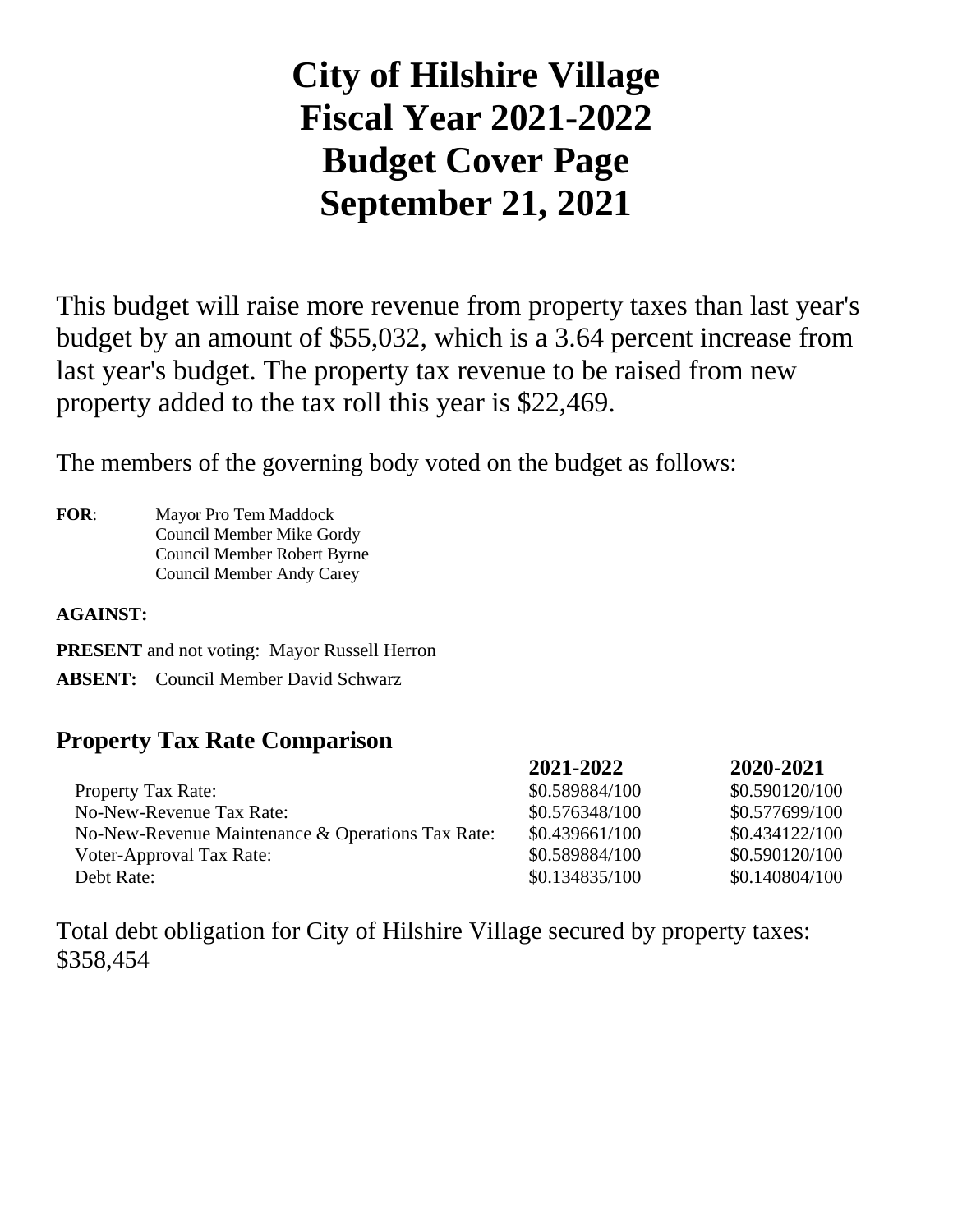|                 | <b>FYE 2022 (2021 TAX YEAR) ADOPTED</b>                                |                 | <b>FYE '21</b>          | <b>FYE '22</b> |                                                                                                                                                                 |
|-----------------|------------------------------------------------------------------------|-----------------|-------------------------|----------------|-----------------------------------------------------------------------------------------------------------------------------------------------------------------|
|                 | <b>BUDGET</b>                                                          | <b>ACCT NO.</b> | <b>BUDGET</b>           | <b>BUDGET</b>  | <b>NOTES</b>                                                                                                                                                    |
|                 |                                                                        |                 |                         |                |                                                                                                                                                                 |
| $\mathbf{1}$    | <b>UNRESTRICTED GENERAL FUND</b>                                       |                 |                         |                | UNRESTRICTED GENERAL FUND                                                                                                                                       |
|                 |                                                                        |                 |                         |                |                                                                                                                                                                 |
| 2 <sup>1</sup>  | Pass Through Cash Flow                                                 |                 |                         |                | <b>Pass Through Cash Flow</b>                                                                                                                                   |
|                 |                                                                        |                 |                         |                |                                                                                                                                                                 |
| 3               | Recycle & Trash Fees                                                   | 42500           | Ŝ.<br>84,444            | Ŝ.             | 87,535 Recycle & Trash Fees 312 users (Will need to increase if rates to 46.76/bi monthly to cover increase)                                                    |
| 4 <sup>1</sup>  | Sales Tax Discount Income                                              | 47000           | Ś<br>33                 | .s             | 33 Sales Tax Discount (same as last year's budget)                                                                                                              |
| 5 <sup>1</sup>  | <b>Total General Revenue - Garbage</b>                                 |                 | Š.<br>84,477            | S              | 87,568 Total General Revenue - Garbage                                                                                                                          |
|                 |                                                                        |                 |                         |                |                                                                                                                                                                 |
| $6 \mid$        | <b>General Expense</b>                                                 |                 |                         |                | <b>General Expense</b>                                                                                                                                          |
|                 |                                                                        |                 |                         |                |                                                                                                                                                                 |
| 7 <sup>1</sup>  | <b>Trash Service</b>                                                   | 52500           | 84,035<br>-\$           | l \$           | Trash Service (305 customers & 7 commercials ) SIGNED 3 YEAR CONTRACT (\$22.59 per user - contract<br>87,535 effective 1-1-2019) increase could be up to a 3.6% |
| 8 <sup>1</sup>  | <b>Total General Expense - Garbage</b>                                 |                 | Ś<br>84,035             |                | 87,535 Total General Expense - Garbage                                                                                                                          |
|                 |                                                                        |                 |                         |                |                                                                                                                                                                 |
| 9 <sup>1</sup>  | <b>Building Permits/Inspections</b>                                    | 47100           | Ŝ.<br>65,000            | l \$           | 55,000 Building Permits-inspections - decrease in new construction                                                                                              |
| 10 <sup>1</sup> | Re-Inspections                                                         | 47101           | \$                      | Ś.             | <b>Re-Inspections</b>                                                                                                                                           |
| 11              | Plan Check for Construction                                            | 47102           | Ŝ.<br>25,000            | \$.            | 20,000 Plan Check for Construction                                                                                                                              |
| 12              | Plan Check for Drainage                                                | 47105           | $10,500$ \$<br>Ŝ.       |                | 9,000 Plan Check for Drainage (4houses @1500 and 2 swimming pools @1000 and 1000 extra services)                                                                |
| 13              | <b>Total General Revenue -Permits</b>                                  |                 | Š.<br>100,500           | Ŝ              | 84,000 Total General Revenue -Permits                                                                                                                           |
|                 |                                                                        |                 |                         |                |                                                                                                                                                                 |
| 14              | Bldg. Permit Administration                                            | 55000           | \$<br>38,000            | -\$            | 38,000 Bldg. Permit Administration (2750*12)+extra \$5,000 just in case                                                                                         |
| 15 <sup>1</sup> | Inspection                                                             | 55501           | \$<br>2,000             | .s             | 2,000 Inspections - Arborist                                                                                                                                    |
| 16              | Engineering - Drainage/Construction                                    | 56583           | \$<br>$60,500$ \$       |                | 44,000 Engineering - Drainage Plan Check and Inspections                                                                                                        |
|                 |                                                                        |                 |                         |                |                                                                                                                                                                 |
| 17 <sup>1</sup> | <b>Total General Expense - Permits</b>                                 |                 | \$.<br>100,500          | 84,000<br>S    | <b>Total General Expense - Permits</b>                                                                                                                          |
|                 |                                                                        |                 |                         |                |                                                                                                                                                                 |
|                 | TOTAL UNRESTRICTED GENERAL FUND PASS THROUGH CASH<br><b>FLOW - NET</b> |                 | 442 $\frac{1}{5}$<br>\$ |                | 33   TOTAL UNRESTRICTED GENERAL FUND PASS THROUGH CASH FLOW - NET                                                                                               |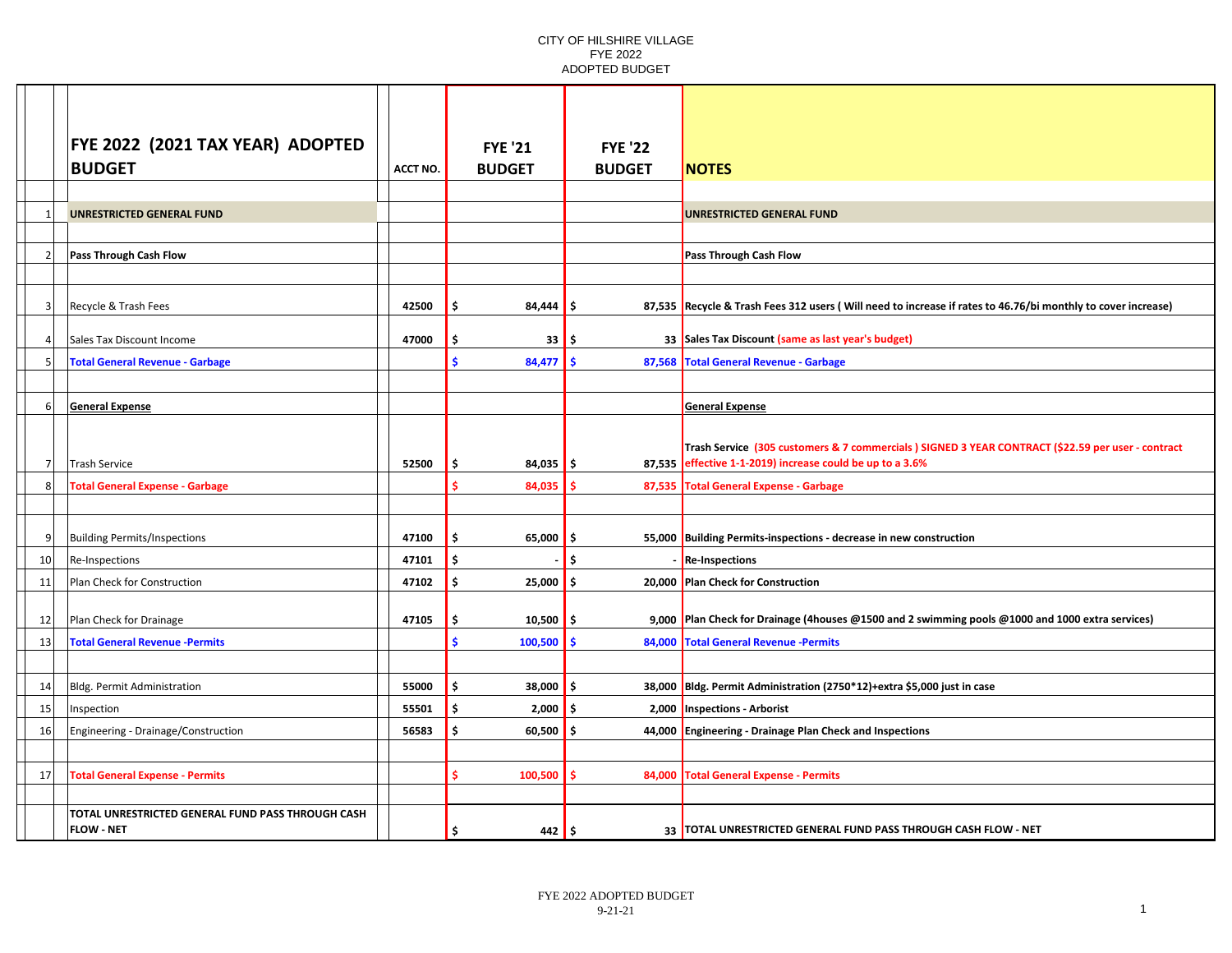|    | FYE 2022 (2021 TAX YEAR) ADOPTED BUDGET                      | <b>ACCT NO.</b> | <b>FYE '21 BUDGET</b>      | FYE '22 BUDGET | <b>NOTES</b>                                                                                                         |
|----|--------------------------------------------------------------|-----------------|----------------------------|----------------|----------------------------------------------------------------------------------------------------------------------|
| 18 | <b>General Revenue</b>                                       |                 |                            |                | <b>General Revenue</b>                                                                                               |
|    |                                                              |                 |                            |                |                                                                                                                      |
| 19 | Property Taxes - Current                                     | 42100           | $1,107,036$ \$             |                | 1,209,729 Using 2021 Voter Approval Rate and actual certified estimate for tax year 2021                             |
| 20 | Property Taxes - Delinquent                                  | 42200           |                            | Ŝ.             | <b>Property Taxes - Delinguent</b>                                                                                   |
| 21 | Total Property Taxes                                         |                 | Ŝ.<br>1,107,036            | l \$           | 1,209,729 Total Property Taxes                                                                                       |
|    |                                                              |                 |                            |                |                                                                                                                      |
| 22 | Int. Income-Taxes                                            | 46700           | $3,850$ \$                 |                | 3,850 Int. Income-Taxes - (same as last year budget)                                                                 |
| 23 | <b>Franchise Tax</b>                                         | 43000           | .\$<br>$55,000$ \$         |                | 55,000 Franchise Tax - (same as last year budge)                                                                     |
| 24 | City Sales Tax                                               | 44000           | $54,000$ \$                |                | 54,000 City Sales Tax (Same as last year's budget - actuals are high because of takeout and deliveries due to COVID) |
| 25 | <b>Total Other Taxes</b>                                     |                 | $112,850$ \$               |                | 112.850 Total Other Taxes                                                                                            |
|    |                                                              |                 |                            |                |                                                                                                                      |
| 26 | <b>Total General Revenue - Taxes</b>                         |                 | <b>S</b><br>$1,219,886$ \$ |                | 1,322,579 Total General Revenue - Taxes                                                                              |
|    |                                                              |                 |                            |                |                                                                                                                      |
| 27 | <b>Other Income</b>                                          |                 |                            |                | Other Income                                                                                                         |
|    |                                                              |                 |                            |                |                                                                                                                      |
| 28 | Ambulance Income                                             | 48300           |                            | l \$           | - Ambulance Income (none) (Council voted for VFD to use the funds instead of returning to the City)                  |
| 29 | Court Fees                                                   | 48200           | 3,608<br>Ŝ.                | Ŝ.             | 1,804 Income (Court Fees) (1/2 of last year's budget due to COVID 19)                                                |
| 30 | Int. Income CDARS - General Fund                             | 46000           | 918<br>Ŝ.                  | l \$           | 607 Int. Income CDARS - General Fund(interest rates are minimal)                                                     |
| 31 | Int. Income Gen Funds                                        | 46100           | . Ś                        | -\$            | - Int. Income Gen Funds (interest rates are minimal)                                                                 |
| 32 | <b>Pet Permits</b>                                           | 47200           |                            | Ś              | Animal Permits and License (combined with Alarm Permits)                                                             |
| 33 | Alarm and Pet Permits and Misc. Fees.                        | 47201           | Ŝ.<br>$1,800$ \$           |                | 1,800 Alarm Permits and Misc. Fees. (Same as last year's budget)                                                     |
|    | Other - Board of Adj, Specific Use Permits, Open Records and |                 |                            |                |                                                                                                                      |
| 34 | Municipality Intermodal Permit Funds                         | 48100           | 400                        | ۱s             | 4,000 Other - Board of Adj, Specific Use Permits, Open Records and Municipality Intermodal Permit Funds              |
| 35 | <b>Total General Revenue - Other Income</b>                  |                 | $6,726$ \$                 |                | 8,211 Total General Revenue - Other Income                                                                           |
| 36 |                                                              |                 |                            |                |                                                                                                                      |
| 37 | <b>Total of ALL General Revenue Excluding Pass Through-</b>  |                 | $1,226,612$ \$<br>Ŝ.       |                | 1,330,791 Total of ALL General Revenue Excluding Pass Through-                                                       |
|    |                                                              |                 |                            |                |                                                                                                                      |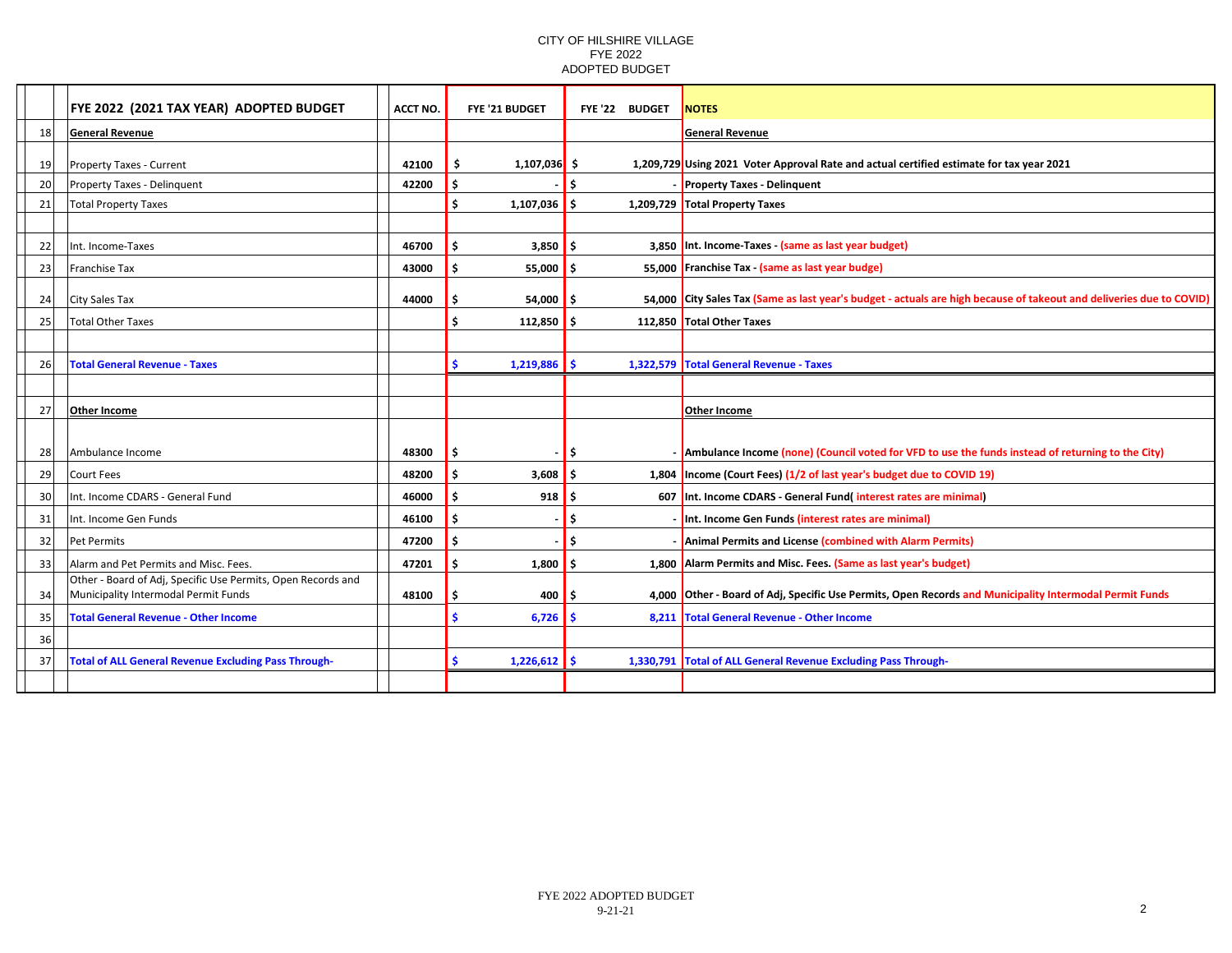| 38<br><b>General Expense</b><br><b>General Expense</b><br>39<br><b>City Operations Expense</b><br><b>City Operations Expense</b><br>51500<br>\$558,142 Police Protection/Court 6.9% Preliminary increase shown in SV budget<br>Police Protection/Court<br>\$522,030<br>40<br>\$<br>\$8,250 2500 per camera plus \$250.00 implementation per camera<br>Police Cameras<br>41<br>Fire Protection (per the actual VFD Approved Budget Oct-Nov-Dec 2021 Budget (\$43508.22) & Jan-<br>September 2022 Budget(\$177019.39))<br>52000<br>\$<br>215,490<br>220,528<br>42<br>Fire Protection<br>-\$<br>Ś<br>Fire Protection - extra item approved by Council - Prof Serv<br>Ś.<br>43<br>52100<br>Fire Station Capital Improvement<br>Ŝ.<br>15,000<br>Fire Station Capital Improvement (Estimate of overage)<br>52100<br>44<br>-\$<br>Increase in Budget for Fire Station Capital Improvement<br>52100<br>\$.<br>45<br>requested by the Fire Commissioners<br>S<br>1,000<br><b>CERT Supplies</b><br>52400<br>\$<br>1,000 CERT Supplies<br>46<br>\$<br>Ś<br>53400<br>3,000<br>Mosquito Spraying (increase mosquitos are getting harder to manage)<br>47<br><b>Mosquito Spraying</b><br>.S<br>3,500<br>Maintenance and Electrical Difference for Decorative Street<br>5,611 Maintenance and Electrical Difference for Decorative Street Lights<br>Lights<br>Ś<br>48<br>S<br>53500<br>Ŝ.<br>6,887<br>Street Lights (Addittional line item if new lights are installed)<br>49<br><b>Street Lights</b><br>6,887<br>Ŝ<br><b>Total General Expense - City Operations Expense</b><br>\$763,407<br>\$803,918<br><b>Total General Expense - City Operations Expense</b><br>50<br>PROCEDURAL AND PROFESSIONAL EXPENSES<br>PROCEDURAL AND PROFESSIONAL EXPENSES<br>51<br>\$<br>52<br><b>Tax Collection Fees</b><br>54000<br>13,728<br>Tax Collection Fees (SBISD \$ 1,200+ had actual number of 10941)<br>S<br>12,141<br>Ŝ.<br>18,950 Audit Fees per the contract includes HVCEFFC, HVHEFC<br><b>Audit Fees</b><br>54520<br>17,850<br>53<br>Ŝ.<br>54520<br>2,500<br><b>GASB Audit Reporting</b><br>Ŝ.<br>54<br>17,000 Legal Fees (same as last year's budget)<br>55<br>54540<br>\$.<br>17,000<br>Ŝ.<br>Legal Fees<br>\$<br>Legal Fees - Zoning (same as last year's budget)<br>54545<br>3,000<br>Ŝ.<br>56<br>Legal Fees - Zoning<br>3.000<br>Board of Adjustment (same as last year's budget)<br>57<br>Board of Adjustment<br>56000<br>\$<br>3,500<br>3,500<br>Insurance - (same as last year's budget)<br>58<br>56510<br>\$.<br>5,000<br>5,000<br>Ŝ<br>Insurance<br>\$<br>3,000 Bank Charges high due to COVID and low interest used actuals<br><b>Bank Charges</b><br>56525<br>2,000<br>59<br>Ŝ.<br>Police Protection @ Council Meeting 16 Meetings @ \$150.00 a meeting<br>60<br><b>Police -Council Meeting</b><br>51600<br>Ŝ.<br>2,400<br>s<br>\$.<br>Dues (same as last year's budget)<br>61<br>Dues<br>56526<br>2,000<br>2,000<br>Ŝ.<br>Public Notices (same as last year's budget)<br>56530<br>Ŝ.<br>5,000<br>62<br>Public Notices- Newspaper Notices<br>5,000<br>S<br>Lobbyist Expense (or Legislative Consulting & Professional Serv.)<br>(Nothing budgeted)<br>Lobbyist Expense (or Legislative Consulting & Professional Serv.)<br>\$<br>63<br>Ŝ<br>\$<br>4,000 Muni Code Ordinance Codification (same as last year's budget)<br>Muni Code Ordinance Codification<br>56560<br>4,000<br>64<br>l \$<br>56580<br>\$<br>Village Ind. Festival \$2500 plus \$500 for float (same as last year<br>Village Ind. Festival<br>3,000<br>3,000<br>65 |  | FYE 2022 (2021 TAX YEAR) ADOPTED BUDGET | <b>ACCT NO.</b> | FYE '21 BUDGET | FYE'22 BUDGET | <b>NOTES</b>                                       |
|-------------------------------------------------------------------------------------------------------------------------------------------------------------------------------------------------------------------------------------------------------------------------------------------------------------------------------------------------------------------------------------------------------------------------------------------------------------------------------------------------------------------------------------------------------------------------------------------------------------------------------------------------------------------------------------------------------------------------------------------------------------------------------------------------------------------------------------------------------------------------------------------------------------------------------------------------------------------------------------------------------------------------------------------------------------------------------------------------------------------------------------------------------------------------------------------------------------------------------------------------------------------------------------------------------------------------------------------------------------------------------------------------------------------------------------------------------------------------------------------------------------------------------------------------------------------------------------------------------------------------------------------------------------------------------------------------------------------------------------------------------------------------------------------------------------------------------------------------------------------------------------------------------------------------------------------------------------------------------------------------------------------------------------------------------------------------------------------------------------------------------------------------------------------------------------------------------------------------------------------------------------------------------------------------------------------------------------------------------------------------------------------------------------------------------------------------------------------------------------------------------------------------------------------------------------------------------------------------------------------------------------------------------------------------------------------------------------------------------------------------------------------------------------------------------------------------------------------------------------------------------------------------------------------------------------------------------------------------------------------------------------------------------------------------------------------------------------------------------------------------------------------------------------------------------------------------------------------------------------------------------------------------------------------------------------------------------------------------------------------------------------------------------------------------------------------------------------------------------------------------------------------------------|--|-----------------------------------------|-----------------|----------------|---------------|----------------------------------------------------|
|                                                                                                                                                                                                                                                                                                                                                                                                                                                                                                                                                                                                                                                                                                                                                                                                                                                                                                                                                                                                                                                                                                                                                                                                                                                                                                                                                                                                                                                                                                                                                                                                                                                                                                                                                                                                                                                                                                                                                                                                                                                                                                                                                                                                                                                                                                                                                                                                                                                                                                                                                                                                                                                                                                                                                                                                                                                                                                                                                                                                                                                                                                                                                                                                                                                                                                                                                                                                                                                                                                                               |  |                                         |                 |                |               |                                                    |
|                                                                                                                                                                                                                                                                                                                                                                                                                                                                                                                                                                                                                                                                                                                                                                                                                                                                                                                                                                                                                                                                                                                                                                                                                                                                                                                                                                                                                                                                                                                                                                                                                                                                                                                                                                                                                                                                                                                                                                                                                                                                                                                                                                                                                                                                                                                                                                                                                                                                                                                                                                                                                                                                                                                                                                                                                                                                                                                                                                                                                                                                                                                                                                                                                                                                                                                                                                                                                                                                                                                               |  |                                         |                 |                |               |                                                    |
|                                                                                                                                                                                                                                                                                                                                                                                                                                                                                                                                                                                                                                                                                                                                                                                                                                                                                                                                                                                                                                                                                                                                                                                                                                                                                                                                                                                                                                                                                                                                                                                                                                                                                                                                                                                                                                                                                                                                                                                                                                                                                                                                                                                                                                                                                                                                                                                                                                                                                                                                                                                                                                                                                                                                                                                                                                                                                                                                                                                                                                                                                                                                                                                                                                                                                                                                                                                                                                                                                                                               |  |                                         |                 |                |               |                                                    |
|                                                                                                                                                                                                                                                                                                                                                                                                                                                                                                                                                                                                                                                                                                                                                                                                                                                                                                                                                                                                                                                                                                                                                                                                                                                                                                                                                                                                                                                                                                                                                                                                                                                                                                                                                                                                                                                                                                                                                                                                                                                                                                                                                                                                                                                                                                                                                                                                                                                                                                                                                                                                                                                                                                                                                                                                                                                                                                                                                                                                                                                                                                                                                                                                                                                                                                                                                                                                                                                                                                                               |  |                                         |                 |                |               |                                                    |
|                                                                                                                                                                                                                                                                                                                                                                                                                                                                                                                                                                                                                                                                                                                                                                                                                                                                                                                                                                                                                                                                                                                                                                                                                                                                                                                                                                                                                                                                                                                                                                                                                                                                                                                                                                                                                                                                                                                                                                                                                                                                                                                                                                                                                                                                                                                                                                                                                                                                                                                                                                                                                                                                                                                                                                                                                                                                                                                                                                                                                                                                                                                                                                                                                                                                                                                                                                                                                                                                                                                               |  |                                         |                 |                |               |                                                    |
|                                                                                                                                                                                                                                                                                                                                                                                                                                                                                                                                                                                                                                                                                                                                                                                                                                                                                                                                                                                                                                                                                                                                                                                                                                                                                                                                                                                                                                                                                                                                                                                                                                                                                                                                                                                                                                                                                                                                                                                                                                                                                                                                                                                                                                                                                                                                                                                                                                                                                                                                                                                                                                                                                                                                                                                                                                                                                                                                                                                                                                                                                                                                                                                                                                                                                                                                                                                                                                                                                                                               |  |                                         |                 |                |               |                                                    |
|                                                                                                                                                                                                                                                                                                                                                                                                                                                                                                                                                                                                                                                                                                                                                                                                                                                                                                                                                                                                                                                                                                                                                                                                                                                                                                                                                                                                                                                                                                                                                                                                                                                                                                                                                                                                                                                                                                                                                                                                                                                                                                                                                                                                                                                                                                                                                                                                                                                                                                                                                                                                                                                                                                                                                                                                                                                                                                                                                                                                                                                                                                                                                                                                                                                                                                                                                                                                                                                                                                                               |  |                                         |                 |                |               |                                                    |
|                                                                                                                                                                                                                                                                                                                                                                                                                                                                                                                                                                                                                                                                                                                                                                                                                                                                                                                                                                                                                                                                                                                                                                                                                                                                                                                                                                                                                                                                                                                                                                                                                                                                                                                                                                                                                                                                                                                                                                                                                                                                                                                                                                                                                                                                                                                                                                                                                                                                                                                                                                                                                                                                                                                                                                                                                                                                                                                                                                                                                                                                                                                                                                                                                                                                                                                                                                                                                                                                                                                               |  |                                         |                 |                |               |                                                    |
|                                                                                                                                                                                                                                                                                                                                                                                                                                                                                                                                                                                                                                                                                                                                                                                                                                                                                                                                                                                                                                                                                                                                                                                                                                                                                                                                                                                                                                                                                                                                                                                                                                                                                                                                                                                                                                                                                                                                                                                                                                                                                                                                                                                                                                                                                                                                                                                                                                                                                                                                                                                                                                                                                                                                                                                                                                                                                                                                                                                                                                                                                                                                                                                                                                                                                                                                                                                                                                                                                                                               |  |                                         |                 |                |               |                                                    |
|                                                                                                                                                                                                                                                                                                                                                                                                                                                                                                                                                                                                                                                                                                                                                                                                                                                                                                                                                                                                                                                                                                                                                                                                                                                                                                                                                                                                                                                                                                                                                                                                                                                                                                                                                                                                                                                                                                                                                                                                                                                                                                                                                                                                                                                                                                                                                                                                                                                                                                                                                                                                                                                                                                                                                                                                                                                                                                                                                                                                                                                                                                                                                                                                                                                                                                                                                                                                                                                                                                                               |  |                                         |                 |                |               |                                                    |
|                                                                                                                                                                                                                                                                                                                                                                                                                                                                                                                                                                                                                                                                                                                                                                                                                                                                                                                                                                                                                                                                                                                                                                                                                                                                                                                                                                                                                                                                                                                                                                                                                                                                                                                                                                                                                                                                                                                                                                                                                                                                                                                                                                                                                                                                                                                                                                                                                                                                                                                                                                                                                                                                                                                                                                                                                                                                                                                                                                                                                                                                                                                                                                                                                                                                                                                                                                                                                                                                                                                               |  |                                         |                 |                |               |                                                    |
|                                                                                                                                                                                                                                                                                                                                                                                                                                                                                                                                                                                                                                                                                                                                                                                                                                                                                                                                                                                                                                                                                                                                                                                                                                                                                                                                                                                                                                                                                                                                                                                                                                                                                                                                                                                                                                                                                                                                                                                                                                                                                                                                                                                                                                                                                                                                                                                                                                                                                                                                                                                                                                                                                                                                                                                                                                                                                                                                                                                                                                                                                                                                                                                                                                                                                                                                                                                                                                                                                                                               |  |                                         |                 |                |               |                                                    |
|                                                                                                                                                                                                                                                                                                                                                                                                                                                                                                                                                                                                                                                                                                                                                                                                                                                                                                                                                                                                                                                                                                                                                                                                                                                                                                                                                                                                                                                                                                                                                                                                                                                                                                                                                                                                                                                                                                                                                                                                                                                                                                                                                                                                                                                                                                                                                                                                                                                                                                                                                                                                                                                                                                                                                                                                                                                                                                                                                                                                                                                                                                                                                                                                                                                                                                                                                                                                                                                                                                                               |  |                                         |                 |                |               |                                                    |
|                                                                                                                                                                                                                                                                                                                                                                                                                                                                                                                                                                                                                                                                                                                                                                                                                                                                                                                                                                                                                                                                                                                                                                                                                                                                                                                                                                                                                                                                                                                                                                                                                                                                                                                                                                                                                                                                                                                                                                                                                                                                                                                                                                                                                                                                                                                                                                                                                                                                                                                                                                                                                                                                                                                                                                                                                                                                                                                                                                                                                                                                                                                                                                                                                                                                                                                                                                                                                                                                                                                               |  |                                         |                 |                |               |                                                    |
|                                                                                                                                                                                                                                                                                                                                                                                                                                                                                                                                                                                                                                                                                                                                                                                                                                                                                                                                                                                                                                                                                                                                                                                                                                                                                                                                                                                                                                                                                                                                                                                                                                                                                                                                                                                                                                                                                                                                                                                                                                                                                                                                                                                                                                                                                                                                                                                                                                                                                                                                                                                                                                                                                                                                                                                                                                                                                                                                                                                                                                                                                                                                                                                                                                                                                                                                                                                                                                                                                                                               |  |                                         |                 |                |               |                                                    |
|                                                                                                                                                                                                                                                                                                                                                                                                                                                                                                                                                                                                                                                                                                                                                                                                                                                                                                                                                                                                                                                                                                                                                                                                                                                                                                                                                                                                                                                                                                                                                                                                                                                                                                                                                                                                                                                                                                                                                                                                                                                                                                                                                                                                                                                                                                                                                                                                                                                                                                                                                                                                                                                                                                                                                                                                                                                                                                                                                                                                                                                                                                                                                                                                                                                                                                                                                                                                                                                                                                                               |  |                                         |                 |                |               |                                                    |
|                                                                                                                                                                                                                                                                                                                                                                                                                                                                                                                                                                                                                                                                                                                                                                                                                                                                                                                                                                                                                                                                                                                                                                                                                                                                                                                                                                                                                                                                                                                                                                                                                                                                                                                                                                                                                                                                                                                                                                                                                                                                                                                                                                                                                                                                                                                                                                                                                                                                                                                                                                                                                                                                                                                                                                                                                                                                                                                                                                                                                                                                                                                                                                                                                                                                                                                                                                                                                                                                                                                               |  |                                         |                 |                |               |                                                    |
|                                                                                                                                                                                                                                                                                                                                                                                                                                                                                                                                                                                                                                                                                                                                                                                                                                                                                                                                                                                                                                                                                                                                                                                                                                                                                                                                                                                                                                                                                                                                                                                                                                                                                                                                                                                                                                                                                                                                                                                                                                                                                                                                                                                                                                                                                                                                                                                                                                                                                                                                                                                                                                                                                                                                                                                                                                                                                                                                                                                                                                                                                                                                                                                                                                                                                                                                                                                                                                                                                                                               |  |                                         |                 |                |               |                                                    |
|                                                                                                                                                                                                                                                                                                                                                                                                                                                                                                                                                                                                                                                                                                                                                                                                                                                                                                                                                                                                                                                                                                                                                                                                                                                                                                                                                                                                                                                                                                                                                                                                                                                                                                                                                                                                                                                                                                                                                                                                                                                                                                                                                                                                                                                                                                                                                                                                                                                                                                                                                                                                                                                                                                                                                                                                                                                                                                                                                                                                                                                                                                                                                                                                                                                                                                                                                                                                                                                                                                                               |  |                                         |                 |                |               |                                                    |
|                                                                                                                                                                                                                                                                                                                                                                                                                                                                                                                                                                                                                                                                                                                                                                                                                                                                                                                                                                                                                                                                                                                                                                                                                                                                                                                                                                                                                                                                                                                                                                                                                                                                                                                                                                                                                                                                                                                                                                                                                                                                                                                                                                                                                                                                                                                                                                                                                                                                                                                                                                                                                                                                                                                                                                                                                                                                                                                                                                                                                                                                                                                                                                                                                                                                                                                                                                                                                                                                                                                               |  |                                         |                 |                |               |                                                    |
|                                                                                                                                                                                                                                                                                                                                                                                                                                                                                                                                                                                                                                                                                                                                                                                                                                                                                                                                                                                                                                                                                                                                                                                                                                                                                                                                                                                                                                                                                                                                                                                                                                                                                                                                                                                                                                                                                                                                                                                                                                                                                                                                                                                                                                                                                                                                                                                                                                                                                                                                                                                                                                                                                                                                                                                                                                                                                                                                                                                                                                                                                                                                                                                                                                                                                                                                                                                                                                                                                                                               |  |                                         |                 |                |               |                                                    |
|                                                                                                                                                                                                                                                                                                                                                                                                                                                                                                                                                                                                                                                                                                                                                                                                                                                                                                                                                                                                                                                                                                                                                                                                                                                                                                                                                                                                                                                                                                                                                                                                                                                                                                                                                                                                                                                                                                                                                                                                                                                                                                                                                                                                                                                                                                                                                                                                                                                                                                                                                                                                                                                                                                                                                                                                                                                                                                                                                                                                                                                                                                                                                                                                                                                                                                                                                                                                                                                                                                                               |  |                                         |                 |                |               |                                                    |
|                                                                                                                                                                                                                                                                                                                                                                                                                                                                                                                                                                                                                                                                                                                                                                                                                                                                                                                                                                                                                                                                                                                                                                                                                                                                                                                                                                                                                                                                                                                                                                                                                                                                                                                                                                                                                                                                                                                                                                                                                                                                                                                                                                                                                                                                                                                                                                                                                                                                                                                                                                                                                                                                                                                                                                                                                                                                                                                                                                                                                                                                                                                                                                                                                                                                                                                                                                                                                                                                                                                               |  |                                         |                 |                |               |                                                    |
|                                                                                                                                                                                                                                                                                                                                                                                                                                                                                                                                                                                                                                                                                                                                                                                                                                                                                                                                                                                                                                                                                                                                                                                                                                                                                                                                                                                                                                                                                                                                                                                                                                                                                                                                                                                                                                                                                                                                                                                                                                                                                                                                                                                                                                                                                                                                                                                                                                                                                                                                                                                                                                                                                                                                                                                                                                                                                                                                                                                                                                                                                                                                                                                                                                                                                                                                                                                                                                                                                                                               |  |                                         |                 |                |               |                                                    |
|                                                                                                                                                                                                                                                                                                                                                                                                                                                                                                                                                                                                                                                                                                                                                                                                                                                                                                                                                                                                                                                                                                                                                                                                                                                                                                                                                                                                                                                                                                                                                                                                                                                                                                                                                                                                                                                                                                                                                                                                                                                                                                                                                                                                                                                                                                                                                                                                                                                                                                                                                                                                                                                                                                                                                                                                                                                                                                                                                                                                                                                                                                                                                                                                                                                                                                                                                                                                                                                                                                                               |  |                                         |                 |                |               |                                                    |
|                                                                                                                                                                                                                                                                                                                                                                                                                                                                                                                                                                                                                                                                                                                                                                                                                                                                                                                                                                                                                                                                                                                                                                                                                                                                                                                                                                                                                                                                                                                                                                                                                                                                                                                                                                                                                                                                                                                                                                                                                                                                                                                                                                                                                                                                                                                                                                                                                                                                                                                                                                                                                                                                                                                                                                                                                                                                                                                                                                                                                                                                                                                                                                                                                                                                                                                                                                                                                                                                                                                               |  |                                         |                 |                |               |                                                    |
|                                                                                                                                                                                                                                                                                                                                                                                                                                                                                                                                                                                                                                                                                                                                                                                                                                                                                                                                                                                                                                                                                                                                                                                                                                                                                                                                                                                                                                                                                                                                                                                                                                                                                                                                                                                                                                                                                                                                                                                                                                                                                                                                                                                                                                                                                                                                                                                                                                                                                                                                                                                                                                                                                                                                                                                                                                                                                                                                                                                                                                                                                                                                                                                                                                                                                                                                                                                                                                                                                                                               |  |                                         |                 |                |               |                                                    |
|                                                                                                                                                                                                                                                                                                                                                                                                                                                                                                                                                                                                                                                                                                                                                                                                                                                                                                                                                                                                                                                                                                                                                                                                                                                                                                                                                                                                                                                                                                                                                                                                                                                                                                                                                                                                                                                                                                                                                                                                                                                                                                                                                                                                                                                                                                                                                                                                                                                                                                                                                                                                                                                                                                                                                                                                                                                                                                                                                                                                                                                                                                                                                                                                                                                                                                                                                                                                                                                                                                                               |  |                                         |                 |                |               |                                                    |
|                                                                                                                                                                                                                                                                                                                                                                                                                                                                                                                                                                                                                                                                                                                                                                                                                                                                                                                                                                                                                                                                                                                                                                                                                                                                                                                                                                                                                                                                                                                                                                                                                                                                                                                                                                                                                                                                                                                                                                                                                                                                                                                                                                                                                                                                                                                                                                                                                                                                                                                                                                                                                                                                                                                                                                                                                                                                                                                                                                                                                                                                                                                                                                                                                                                                                                                                                                                                                                                                                                                               |  |                                         |                 |                |               |                                                    |
|                                                                                                                                                                                                                                                                                                                                                                                                                                                                                                                                                                                                                                                                                                                                                                                                                                                                                                                                                                                                                                                                                                                                                                                                                                                                                                                                                                                                                                                                                                                                                                                                                                                                                                                                                                                                                                                                                                                                                                                                                                                                                                                                                                                                                                                                                                                                                                                                                                                                                                                                                                                                                                                                                                                                                                                                                                                                                                                                                                                                                                                                                                                                                                                                                                                                                                                                                                                                                                                                                                                               |  |                                         |                 |                |               |                                                    |
| 66<br>- Ş                                                                                                                                                                                                                                                                                                                                                                                                                                                                                                                                                                                                                                                                                                                                                                                                                                                                                                                                                                                                                                                                                                                                                                                                                                                                                                                                                                                                                                                                                                                                                                                                                                                                                                                                                                                                                                                                                                                                                                                                                                                                                                                                                                                                                                                                                                                                                                                                                                                                                                                                                                                                                                                                                                                                                                                                                                                                                                                                                                                                                                                                                                                                                                                                                                                                                                                                                                                                                                                                                                                     |  | Books for Library                       | 56581           | \$<br>250      |               | 250 Books for Library (Same as last year's budget) |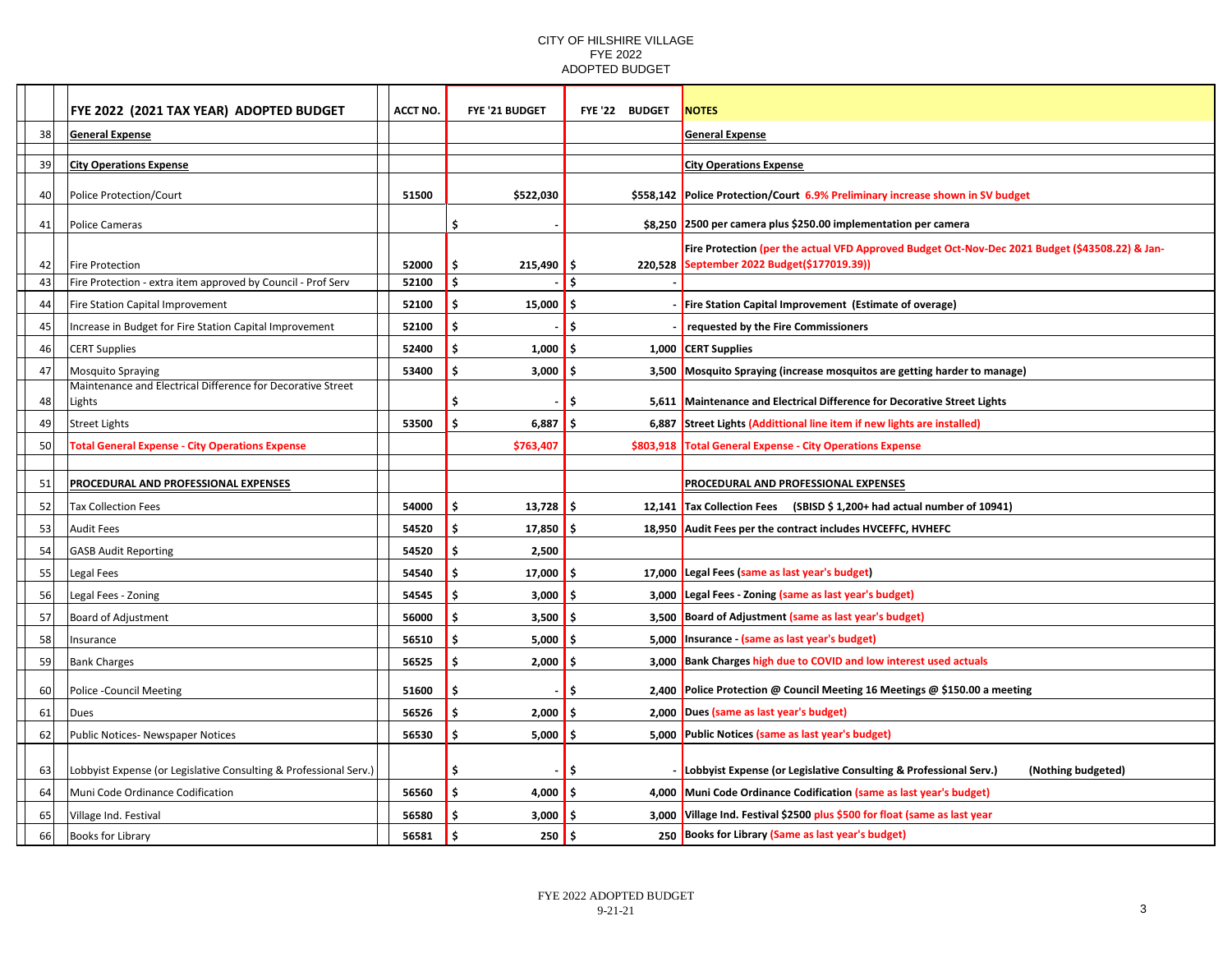|    | <b>FYE 2022 (2021 TAX YEAR) ADOPTED BUDGET</b>                         | <b>ACCT NO.</b> | <b>FYE '21 BUDGET</b>  | FYE'22 BUDGET | <b>NOTES</b>                                                                                                     |
|----|------------------------------------------------------------------------|-----------------|------------------------|---------------|------------------------------------------------------------------------------------------------------------------|
| 67 | Memorial Villages Event - Recycling/Shred/Rx Event                     |                 |                        |               | 500 Memorial Villages Event - Recycling/Shred/Rx Event                                                           |
| 68 | Miscellaneous                                                          | 56550           | \$<br>4,000 $\vert$ \$ |               | 4,000 Miscellaneous (same as last year's budget)                                                                 |
| 69 | Contingency                                                            | 56570           | Ś<br>15,000            | 15,000<br>.S  | Contingency (Same as last year's budget))                                                                        |
| 70 |                                                                        | 56587           | Ś.<br>5,000            | 5,000<br>\$.  | Hazard Mitigation Projects (Need to plan on doing one of the projects so that FEMA will fund us if<br>necessary) |
|    | Hazard Mitigation Projects                                             |                 |                        |               |                                                                                                                  |
| 71 | Engineering for new Grant Money                                        | 56582           | Ŝ.<br>3,000            | ۱\$           | 3,000 Engineering for new Grant Money                                                                            |
| 72 | Engineering Services for Small Projects                                | 56585           | Ś<br>50,000            | 50,000<br>- S | <b>Engineering Services (same as last years budget)</b>                                                          |
| 73 | <b>Total General Expense - Procedural and Professional Expenses</b>    |                 | Ś<br>155,828           | 156,741       | <b>Total General Expense - Procedural and Professional Expenses</b>                                              |
|    |                                                                        |                 |                        |               |                                                                                                                  |
| 74 | <b>CITY HALL OPERATIONS</b>                                            |                 |                        |               | <b>CITY HALL OPERATIONS</b>                                                                                      |
| 75 | <b>City Hall Expenses</b>                                              | 56520           | \$<br>$14,000$ \$      |               | 16,000 City Hall Operations (\$2,000 increase over last year's budget)                                           |
| 76 | City Hall Building Maintenance                                         | 56521           | Ŝ.<br>3,000            | l \$          | 3,000 City Hall Building Maintenance                                                                             |
| 77 | City Hall Paint - Interior                                             | 56517           | \$<br>10,000           | -\$           | 10,000 City Hall Paint - Interior -Same as last year due to COVID have not done the work                         |
| 78 | City Hall Flooring                                                     | 56518           | Ŝ.<br>$15,000$ \$      |               | 15,000 City Hall Flooring - Same as last year due to COVID have not done the work                                |
| 79 | <b>City Hall Upgrades</b>                                              |                 | Ś                      | l\$           | 20,000 City Hall Upgrades                                                                                        |
| 80 | <b>Exterior Building (new doors, gutters, stain)</b>                   |                 | Ś                      | Ś.            | 10,000 Exterior Building (new doors, gutters, stain)                                                             |
| 81 | Office Supplies & Postage                                              | 56540           | Ś<br>4,000 $\vert$ \$  |               | 4,000 Office Supplies & Postage (same as last year's budget)                                                     |
| 82 | City Hall Equipment/Technology/Software                                | 56545           | \$<br>$6,000$ \$       |               | 6,000 City Hall Equipment/Technology/Software (same as last year's budget)                                       |
| 83 | <b>Extra Technology</b>                                                | 56587           | Ś                      | \$            | 1,500 Upgrade on website                                                                                         |
| 84 | <b>Website Hosting and Maintenance</b>                                 | 56523           | Ś<br>1,500             | l S           | 1,500 Website Hosting and Maintenance (same as last year's budget)                                               |
| 85 | Generator Maintenance of Building                                      | 55600           | Ś<br>1,245             | - Ś           | 1,245 Generator Maintenance (every other year reduces pay for a 2 year contract)                                 |
| 86 | <b>Employee Wages and Benefits</b>                                     |                 | \$<br>$204,158$ \$     |               | 265,316 Includes 5% increase for Administrator, 10% for Assistant City Secretary and a new hire                  |
| 87 | Mayor/Council/City Administrator Expenses                              | 56551           | Ś<br>$3,000$   \$      |               | 3,000 Mayor/Council/City Administrator (same as last year's budget)                                              |
| 88 | Education                                                              | 56515           | \$<br>5,000            | 5,000<br>.S   | Education (same as last year's budget training for 2 employees and new councilmember)                            |
| 89 | Election/Voting Machine Rent                                           | 56541           | \$<br>$3,800$ \$       |               | 5,000 Election/Voting Machine Rent (Same as last year's budget)                                                  |
| 90 | <b>Total General Expense - City Hall Operations</b>                    |                 | 270,703                | -S            | 366,561 Total General Expense - City Hall Operations                                                             |
|    |                                                                        |                 |                        |               |                                                                                                                  |
| 91 | <b>TOTAL GENERAL EXPENSE EXCLUDING PASS THROUGH</b>                    |                 | \$1,189,938            |               | \$1,327,220 Total General Expense Excluding Pass Through                                                         |
| 92 | TOTAL UNRESTRICTED GENERAL FUND - NET EXCLUDING PASS<br><b>THROUGH</b> |                 | 36,674                 |               | 3,570 TOTAL UNRESTRICTED GENERAL FUND - NET EXCLUDING PASS THROUGH                                               |
|    |                                                                        |                 |                        |               |                                                                                                                  |
|    |                                                                        |                 |                        |               |                                                                                                                  |
|    | <b>TOTAL UNRESTRICTED GENERAL</b>                                      |                 |                        |               | <b>TOTAL UNRESTRICTED GENERAL</b>                                                                                |
| 93 | <b>FUND - NET</b>                                                      |                 | Ś.<br>$37,116$ \$      |               | 3,603 FUND - NET                                                                                                 |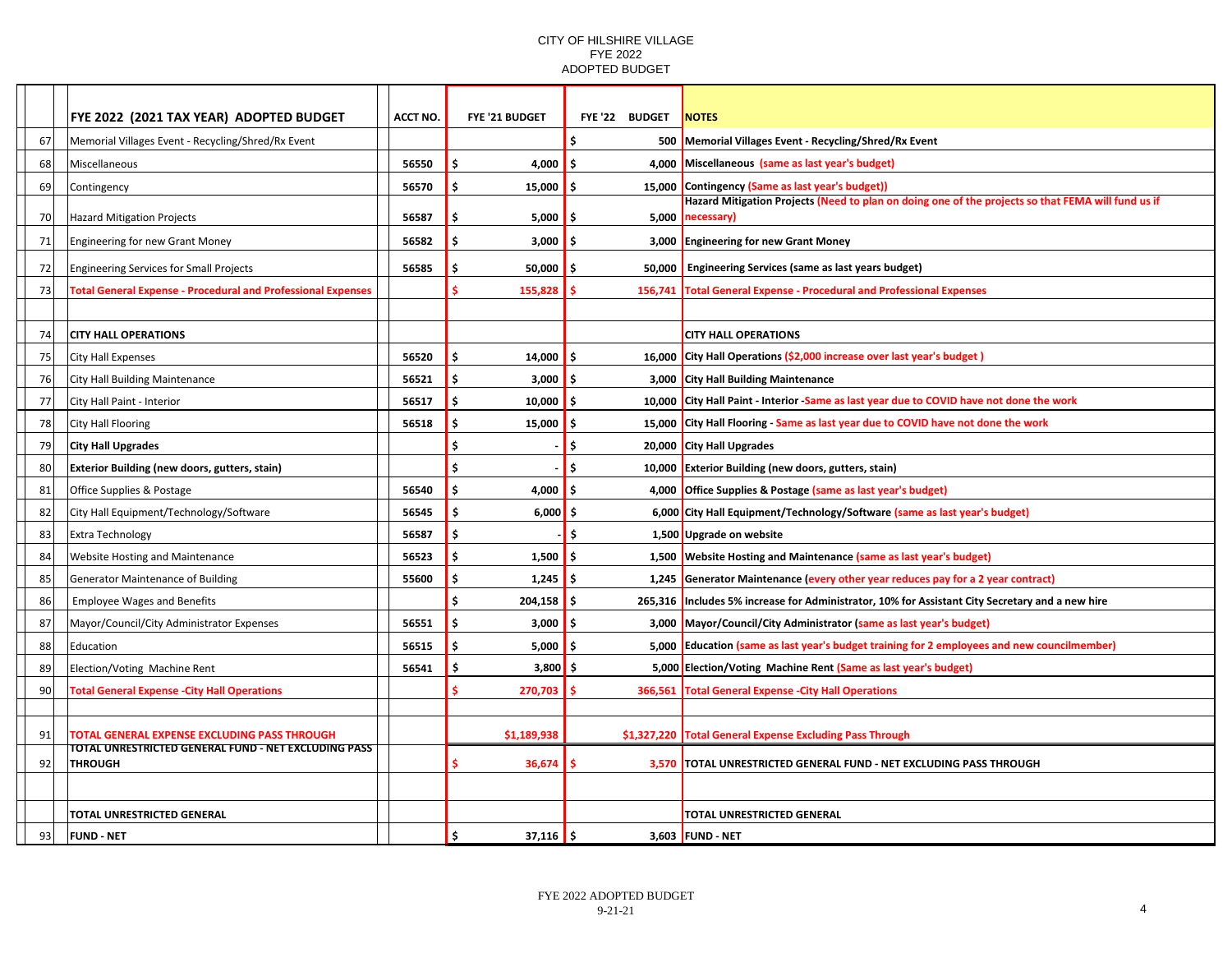|            | FYE 2022 (2021 TAX YEAR) ADOPTED BUDGET       | ACCT NO.       | FYE '21 BUDGET                     | FYE'22 BUDGET | <b>NOTES</b>                                                                                                                  |
|------------|-----------------------------------------------|----------------|------------------------------------|---------------|-------------------------------------------------------------------------------------------------------------------------------|
| 94         | <b>RESTRICTED GENERAL FUND</b>                |                |                                    |               | <b>RESTRICTED GENERAL FUND</b>                                                                                                |
| 95         | <b>Child Safety Fees Revenue</b>              | 48400          | 849                                | -S            | 849 Child Safety Fees Revenue (Same as last year's actuals)                                                                   |
| 96         | <b>Transfer from Child Safety Account</b>     |                |                                    |               | - Transfer from Child Safety account to pay for any projects requested by Schools or Civic Club                               |
| 97         | <b>Total Child Safety Revenues</b>            |                | $849$ \$                           |               | 849 Total Child Safety Revenues                                                                                               |
|            |                                               |                |                                    |               |                                                                                                                               |
| 98         | <b>Total Child Safety Expenses</b>            | 53700          | 849                                |               | 849 Total Child Safety Expenses (Same as revenue)                                                                             |
| 99         | <b>CHILD SAFETY - NET</b>                     |                |                                    | Ŝ.            | <b>CHILD SAFETY - NET</b>                                                                                                     |
|            |                                               |                |                                    |               |                                                                                                                               |
| 100        | <b>Other Metro Revenue</b>                    |                |                                    |               | <b>Other Metro Revenue</b>                                                                                                    |
|            |                                               |                |                                    |               |                                                                                                                               |
| 101        | Income-Metro 1                                | 41000          | 103,000<br>Ŝ.                      | ۱\$           | 103,000 Income-Metro 1 (per contract will receive until 2025)                                                                 |
| 102        | Interest-Metro 1                              | 46500          |                                    |               | Interest-Metro 1                                                                                                              |
| 103        | <b>Interest Metro EST</b>                     | 46300          |                                    |               | Interest Metro EST                                                                                                            |
| 104        | Interest-Metro 2                              | 46400          |                                    |               | Interest-Metro 2                                                                                                              |
| 105        | Income-Metro 2                                | 41000          |                                    |               | <b>Income-Metro 2</b>                                                                                                         |
| 106        | <b>Transfer from Metro EST</b>                | 41005          |                                    |               | - Transfer from Metro EST                                                                                                     |
| 107        | <b>Transfer from Metro 1</b>                  | 41006          |                                    |               | - Transfer from Metro 1                                                                                                       |
| 108        | <b>Transfer from Child Safety Account</b>     | 41001          |                                    |               | - Transfer from Child Safety to pay for street sign engineering                                                               |
| 109        | <b>Total Other Revenue</b>                    |                | $103,000$   \$                     |               | 103,000 Total Other Revenue                                                                                                   |
|            |                                               |                |                                    |               |                                                                                                                               |
| 110        | <b>Other Metro Expense</b>                    |                |                                    |               | <b>Other Metro Expense</b>                                                                                                    |
| 111        | <b>Street Signs</b>                           | 53600          | $2,000$   \$                       |               | 2,000 Maintenance or damage                                                                                                   |
| 112        | <b>Engineering Services for Sign</b>          | 53650          | $1,000$   \$                       |               | 1,000 Engineering -maintenance or damage or additional street signs                                                           |
|            |                                               |                | \$.                                |               |                                                                                                                               |
| 113        | <b>Metro Funded Misc. Expense</b>             | 53000<br>53002 | $20,000$   \$<br>$30,000$ \$<br>Ŝ. |               | 20,000 Metro Funded Misc. Expense (same as last year's budget)<br>30,000 Metro Funded Ditch/Ravine Cleaning (yearly cleaning) |
| 114        | <b>Metro Funded Ditch/Ravine Cleaning</b>     |                |                                    |               |                                                                                                                               |
| 115<br>116 | <b>Metro - Curb and Gutter Street Repairs</b> | 53003          | 50,000                             |               | 50,000 Curb and gutter (increased number - used noise mitigation funds)                                                       |
| 117        | <b>Total Other Expense</b>                    |                | $103,000$   \$                     |               | 103,000 Total Other Expense                                                                                                   |
| 118        |                                               |                |                                    |               |                                                                                                                               |
| 119        | <b>OTHER METRO - NET</b>                      |                |                                    |               | - OTHER METRO - NET                                                                                                           |
|            |                                               |                |                                    |               |                                                                                                                               |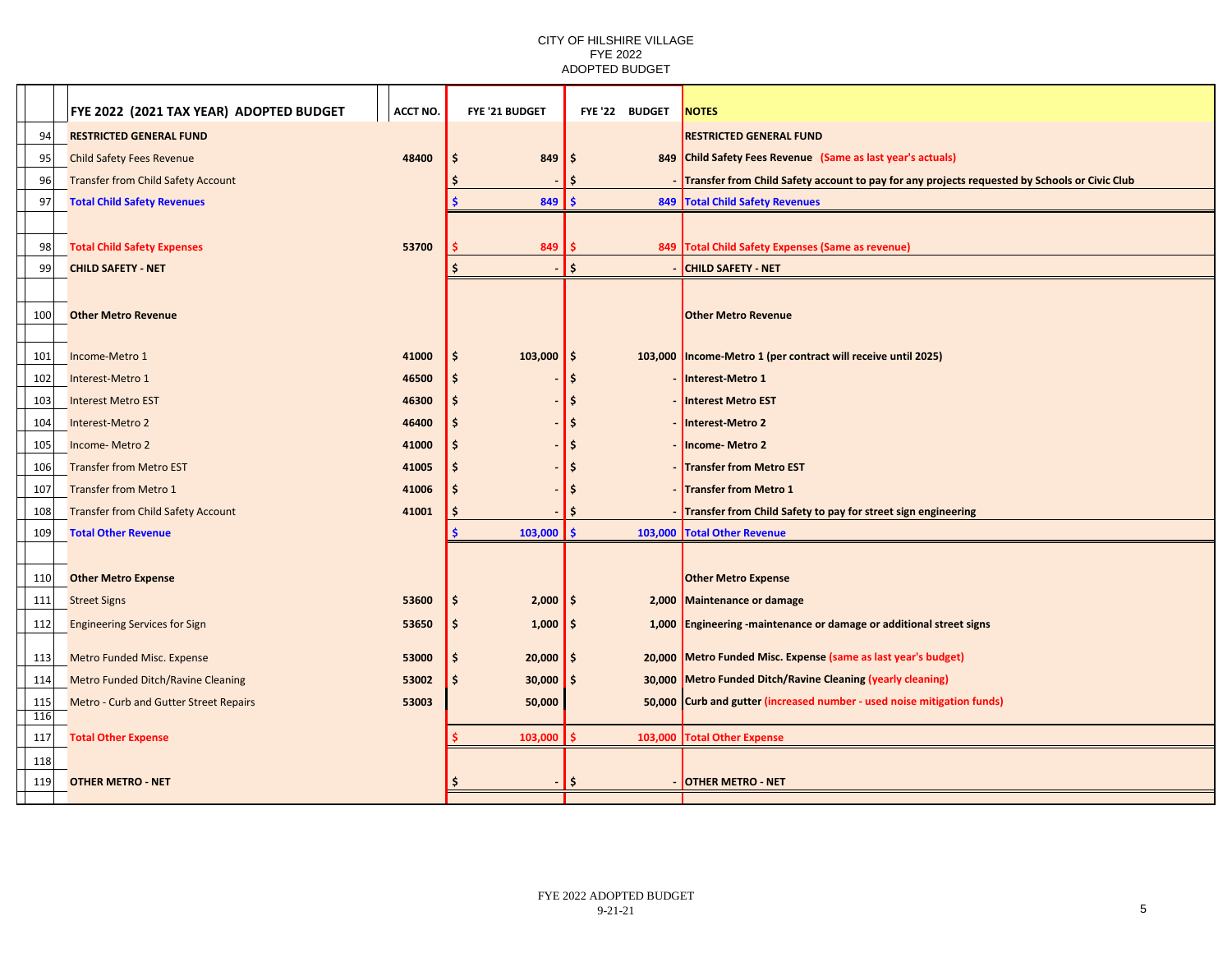|     | FYE 2022 (2021 TAX YEAR) ADOPTED BUDGET     | ACCT NO. | FYE '21 BUDGET | FYE'22 BUDGET | <b>NOTES</b>                                                        |
|-----|---------------------------------------------|----------|----------------|---------------|---------------------------------------------------------------------|
| 120 | <b>DEBT TAX</b>                             |          |                |               | <b>DEBT TAX</b>                                                     |
| 121 | <b>Debt Tax Revenue</b>                     |          |                |               | <b>Debt Tax Revenue</b>                                             |
| 122 | <b>Property Taxes-Debt-Current</b>          | 42101    | $359,938$ \$   |               | 358,458 Property Taxes-Debt-Current - Amount needed to pay for loan |
| 123 | <b>Property Taxes-Debt-Delinquent</b>       | 42101    |                |               | - Property Taxes-Debt-Delinquent                                    |
| 124 | Int-Income-Debt Taxes-SBISD                 | 46800    |                |               | - Int-Income-Debt Taxes-SBISD(Same as actuals)                      |
| 125 | Int. Income Anticipation Note-BANK          | 46600    |                |               | - Int. Income Anticipation Note-BANK                                |
| 126 | <b>Transfer from General Utilities Acct</b> |          |                |               | - Transfer from General Utilities Acct                              |
| 127 | <b>Total Debt Tax Revenue</b>               |          | $359,938$ \$   |               | 358,458 Total Debt Tax Revenue                                      |
| 128 |                                             |          |                |               |                                                                     |
| 129 | <b>Debt Tax Expense</b>                     |          |                |               | <b>Debt Tax Expense</b>                                             |
| 130 | Principal Due on 2014 Tax Note              | 57000    | $135,000$ \$   |               | 135,000 Principal Due on 2014 Tax Note (10 year tax Note)           |
| 131 | Interest Due on 2014 Tax Note               | 57500    | $10,676$ \$    |               | 7,720 Interest Due on 2014 Tax Note                                 |
| 132 | Principal Due on 2018 Tax Note              |          | $185,000$ \$   |               | 195,000 Principal Due on 2018 Tax Note (7 year tax Note)            |
| 133 | Interest Due on 2018 Tax Note               |          | $26,263$ \$    |               | 20,734 Interest Due on 2018 Tax Note                                |
| 134 | Interest Due on 2018 Tax Note due 9-30-18   |          |                |               | - Expenses for 2018 Tax Note                                        |
| 135 | <b>Total Debt Tax Expense</b>               |          | $356,939$ \$   |               | 358,454 Total Debt Tax Expense                                      |
| 136 | <b>DEBT TAX - NET</b>                       |          | $2,999$ \$     |               | 5 DEBT TAX - NET                                                    |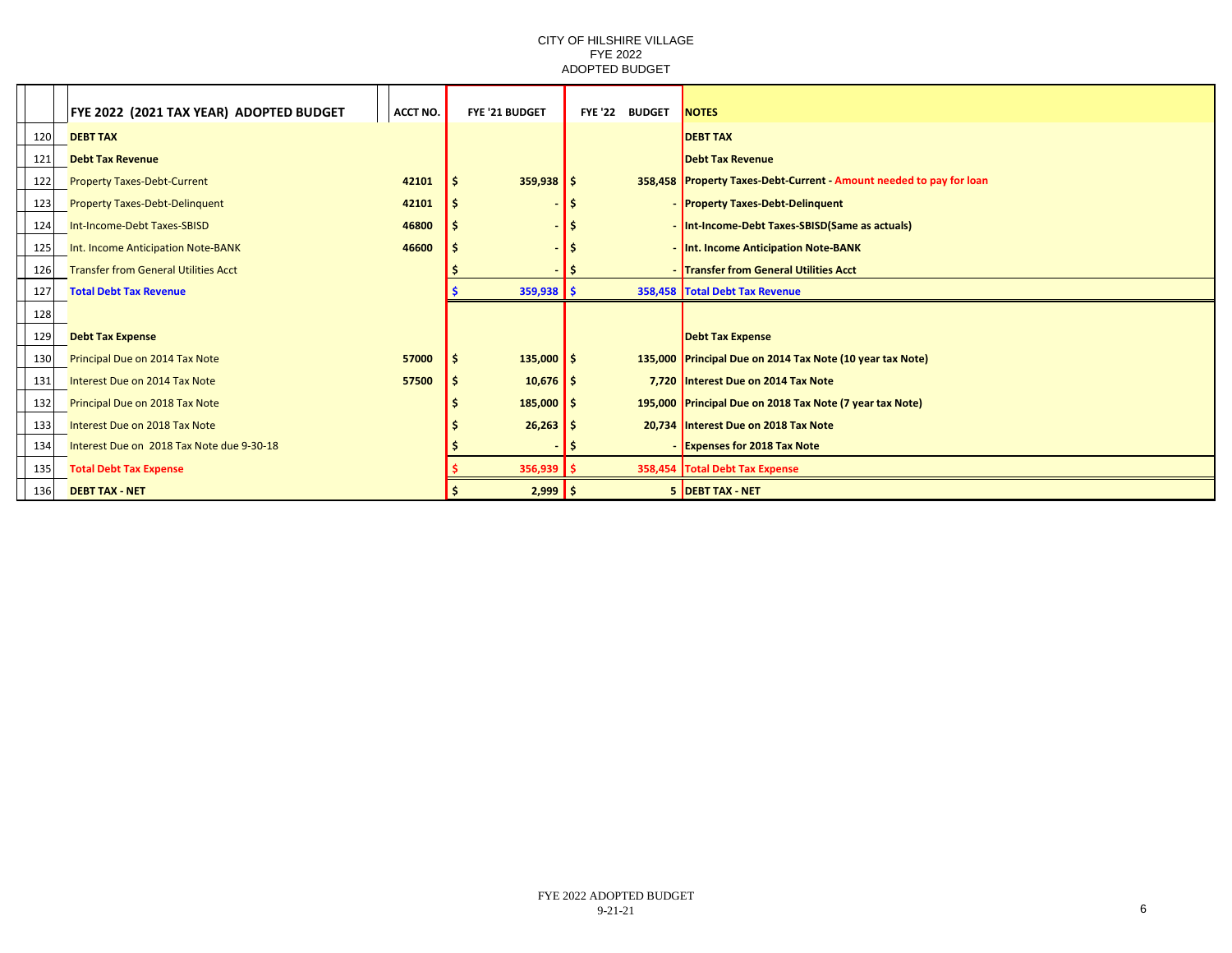| 137 | <b>FYE 2022 (2021 TAX YEAR) ADOPTED BUDGET</b>        | ACCT NO. | <b>FYE '21 BUDGET</b> |          | FYE '22 BUDGET | <b>NOTES</b>                                                      |
|-----|-------------------------------------------------------|----------|-----------------------|----------|----------------|-------------------------------------------------------------------|
| 138 | <b>Capital Improvement - Decorative Street Lights</b> |          |                       |          |                | Capital Improvement - Decorative Street Lights                    |
| 139 | <b>Decorative Street Lights Revenue</b>               |          |                       |          |                | <b>Decorative Street Lights Revenue</b>                           |
| 140 | <b>Transfer from Metro</b>                            |          |                       | -S       |                | 40,000 Transfer from Metro                                        |
| 141 | <b>Transfer from General Fund</b>                     |          |                       | -\$      |                | 37,000 Transfer from General Fund                                 |
| 142 | <b>Transfer from Child Safety</b>                     |          |                       | S        |                | 3,000 Transfer from Child Safety                                  |
| 143 | <b>Total Decorative Street Lights Revenue</b>         |          |                       | Ś        |                | 80,000 Total Decorative Street Lights Revenue                     |
| 144 |                                                       |          |                       |          |                |                                                                   |
| 145 | <b>Decorative Street Lights Expense</b>               |          |                       |          |                | <b>Decorative Street Lights Expense</b>                           |
| 146 | <b>CenterPoint installation</b>                       |          |                       | -\$      |                | 75,000 CenterPoint installation (50@\$1,500/each                  |
| 147 | CenterPoint removal of existing poles and lighting    |          |                       | -S       |                | 5,000 CenterPoint removal of existing poles and lighting (10@500) |
| 148 | <b>Total Street Lights Expense</b>                    |          |                       | Ś        |                | 80,000 Total Street Lights Expense                                |
| 149 | <b>Street Lights - NET</b>                            |          |                       | <b>S</b> |                | Street Lights - NET                                               |
|     |                                                       |          |                       |          |                |                                                                   |
| 150 | <b>Capital Improvement - Wirt Road Safety Project</b> |          |                       |          |                | Capital Improvement - Decorative Street Lights                    |
| 151 | <b>Wirt Road Safety Project Revenue</b>               |          |                       |          |                | <b>Wirt Road Safety Project Revenue</b>                           |
| 152 | <b>Transfer from Metro</b>                            |          |                       | -\$      |                | 35,000 Transfer from Metro                                        |
| 153 | <b>Transfer from General Fund</b>                     |          |                       | -Ś       |                | 35,000 Transfer from General Fund                                 |
| 154 | <b>Transfer from Child Safety</b>                     |          |                       | Ś        |                | 3,000 Transfer from Child Safety                                  |
| 155 | <b>Total Wirt Road Safety Project Revenue</b>         |          |                       | Ś        |                | 73,000 Total Wirt Road Safety Project Revenue                     |
| 156 |                                                       |          |                       |          |                |                                                                   |
| 157 | <b>Wirt Road Safety Project Expense</b>               |          |                       |          |                | <b>Wirt Road Safety Project Expense</b>                           |
| 158 | <b>Engineering for Sidewalks</b>                      |          |                       | Ś        |                | 65,000 Engineering for Sidewalks                                  |
| 159 | <b>Engineering for Permits with City of Houston</b>   |          |                       | Ŝ        |                | 8,000 Engineering for Permits with City of Houston                |
| 160 | <b>Total Wirt Road Safety Project Expense</b>         |          |                       | Ŝ        |                | 73,000 Total Wirt Road Safety Project Expense                     |
| 161 | <b>Wirt Road Safety Project - NET</b>                 |          |                       | Ś        |                | <b>Wirt Road Safety Project - NET</b>                             |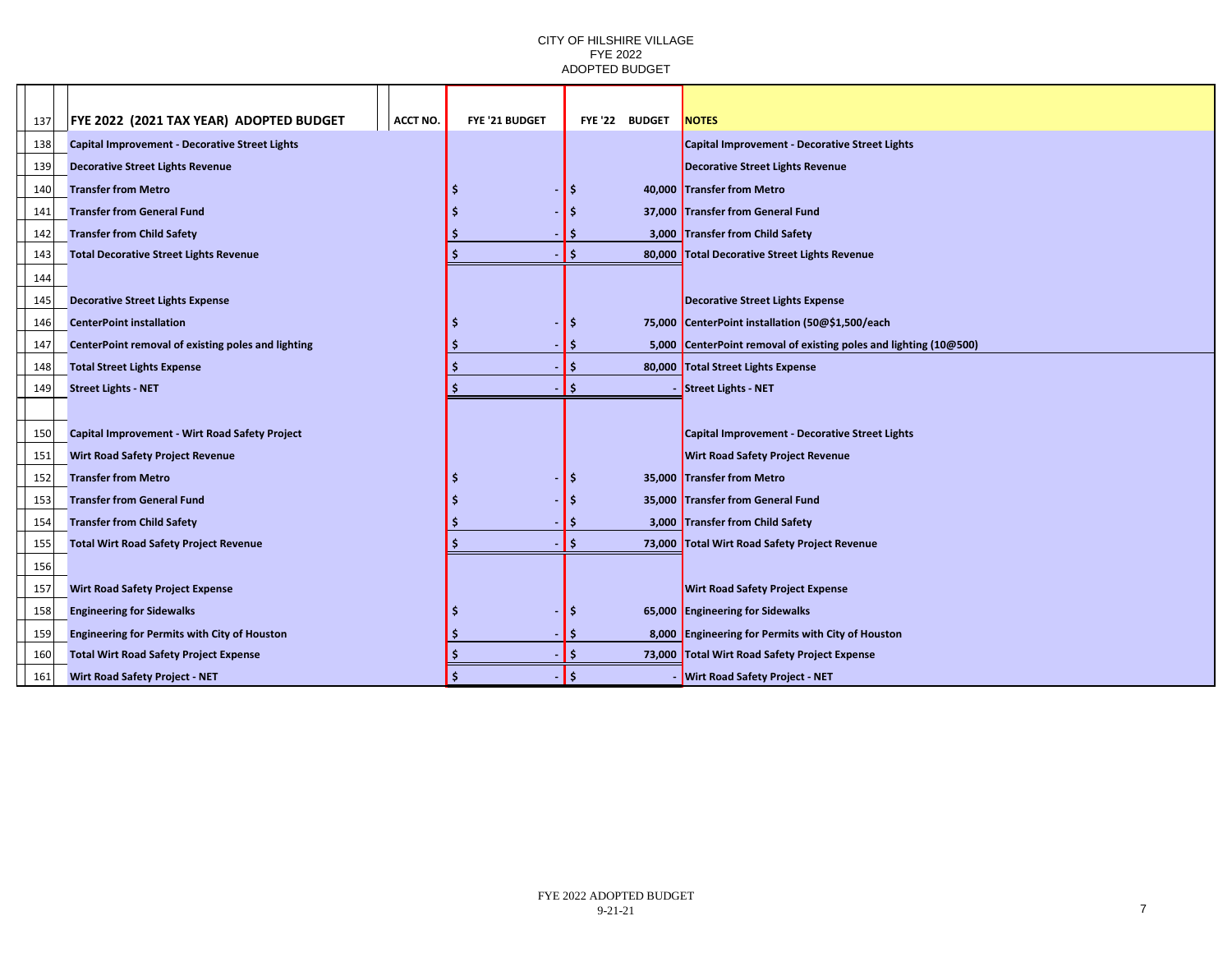|     | FYE 2022(2021 TAX YEAR)ADOPTED BUDGET<br>ACCT NO.   | <b>FYE '21 BUDGET</b>       |                     | FYE'22 BUDGET | <b>NOTES</b>                                                                                        |
|-----|-----------------------------------------------------|-----------------------------|---------------------|---------------|-----------------------------------------------------------------------------------------------------|
| 162 | <b>RESTRICTED UTILITY FUND</b>                      |                             |                     |               | UNRESTRICTED UTILITY FUND                                                                           |
|     |                                                     |                             |                     |               |                                                                                                     |
| 163 | <b>Operating Revenues - Water</b>                   |                             |                     |               | <b>Operating Revenues - Water</b>                                                                   |
| 164 | <b>Water Revenues</b><br>45000                      | $311,719$ \$<br>-S          |                     |               | 289,804 Water Revenues - (Using \$7.00/1000/gal which is the suggested rate)                        |
| 165 | <b>New Construction Meter Installation</b><br>45009 | 3,000                       | -\$                 |               | 3,000 New Construction Meter Installation                                                           |
| 166 | 45002<br><b>Maintenance Revenues</b>                | 41,880<br>١Ş                | -\$                 |               | 41,880 Maintenance Revenues (349 connections @ \$20 bi monthly)                                     |
| 167 | <b>Total Operating Revenues - Water</b>             | 356,599                     | -\$                 |               | 334,684   Total Operating Revenues - Water                                                          |
|     |                                                     |                             |                     |               |                                                                                                     |
| 168 | <b>Operating Expenses - Water</b>                   |                             |                     |               | <b>Operating Expenses - Water</b>                                                                   |
| 169 | 51001<br>City Water Supply (COH)                    | $202,253$ \$<br>-\$         |                     |               | 220,157 City Water Supply (COH) (Showing a 9% water rate increase from COH)                         |
| 170 | Utilities- Pine Chase Grove<br>51006                | 166<br>۱\$                  | -\$                 |               | 166 Utilities- Pine Chase Grove (Same as last year's budget)                                        |
| 171 | Repairs to Water Lines<br>55501                     | 45,000 $\vert$ \$<br>-S     |                     |               | 50,000 Repairs to Water Lines increase by \$5,000                                                   |
| 172 | <b>Repairs to Water Vaults</b><br>55503             | .s                          | Ś                   |               | <b>Repairs to Water Vaults</b>                                                                      |
| 173 | <b>Meter Reader</b><br>56000                        | $3,458$ $\frac{1}{2}$<br>-S |                     |               | 3,458 Meter Reader bi-monthly (Same as last year's budget)                                          |
| 174 | 55505<br><b>Meter Replacement</b>                   | 4,550<br>.S                 | -\$                 |               | 1,750 Replace approximately 5 replacement meters                                                    |
| 175 | New Construction Meter Installation<br>55507        | 3,000<br>.S                 | -\$                 |               | 3,000 Same as Revenue                                                                               |
| 176 | 56001<br><b>Water Quality Testing</b>               | 25,228<br>-Ş.               | -\$                 |               | 26,443 Water Quality Testing (Same as actuals)                                                      |
| 177 | <b>Total Operating Expenses - Water</b>             | 283,655                     | $\mathsf{s}$        |               | 304,974 Total Operating Expenses - Water                                                            |
|     |                                                     |                             |                     |               |                                                                                                     |
| 178 | <b>OPERATING - WATER - NET</b>                      | 72,944<br>-\$               | -\$                 |               | 29,711 OPERATING - WATER - NET                                                                      |
|     |                                                     |                             |                     |               |                                                                                                     |
| 179 | <b>Operating Revenues - Sewer</b>                   |                             |                     |               | <b>Operating Revenues - Sewer</b>                                                                   |
| 180 | 45001<br><b>Sewer Revenues</b>                      | 139,020<br>١\$              | -\$                 |               | 139,020 Sewer Revenues (306 @ \$74.00 +1 @ 525.94 bi monthly)                                       |
| 181 | <b>Total Operating Revenues - Sewer</b>             | 139,020                     | $\ddot{\bm{\zeta}}$ |               | 139,020 Total Operating Revenues - Sewer                                                            |
| 182 | <b>Operating Expenses Sewer</b>                     |                             |                     |               | <b>Operating Expenses Sewer</b>                                                                     |
| 183 | Wastewater Disposal (COH)<br>51002                  | $93,891$ \$<br>١\$          |                     |               | 93,891 The City pays \$24.71 per connection per month (306 connections) and \$262.97 for Holy Cross |
| 184 | <b>Utilities - Lift Station</b><br>51003            | 3,295<br>-S                 | -\$                 | 3,295         | Utilities - Lift Station (Same as last year's actual)                                               |
| 185 | <b>Repairs to Sewer Lines</b><br>55502              | 15,000.00 $\vert$ \$<br>-S  |                     |               | 15,000.00 Repairs to Sewer Lines                                                                    |
| 186 | <b>Repairs to Lift Station</b><br>55504             | 12,000.00 \$<br>-S          |                     |               | 12,000.00 Repairs to Lift Station                                                                   |
| 187 | Replacement of Lift Station Pumps<br>55506          |                             | Š.                  |               | <b>Replacement of Lift Station Pumps</b>                                                            |
| 188 | <b>Engineering for Hickory Shadows Sewer Rehab</b>  |                             | Ś                   |               | <b>Engineering for Hickory Shadows Sewer Rehab</b>                                                  |
| 189 | <b>Total Operating Expenses - Sewer</b>             | 124,186                     | S                   |               | 124,186 Total Operating Expenses - Sewer                                                            |
| 190 | <b>OPERATING - SEWER - NET</b>                      | ١ś<br>14,834                | -\$                 |               | 14,834 OPERATING - SEWER - NET                                                                      |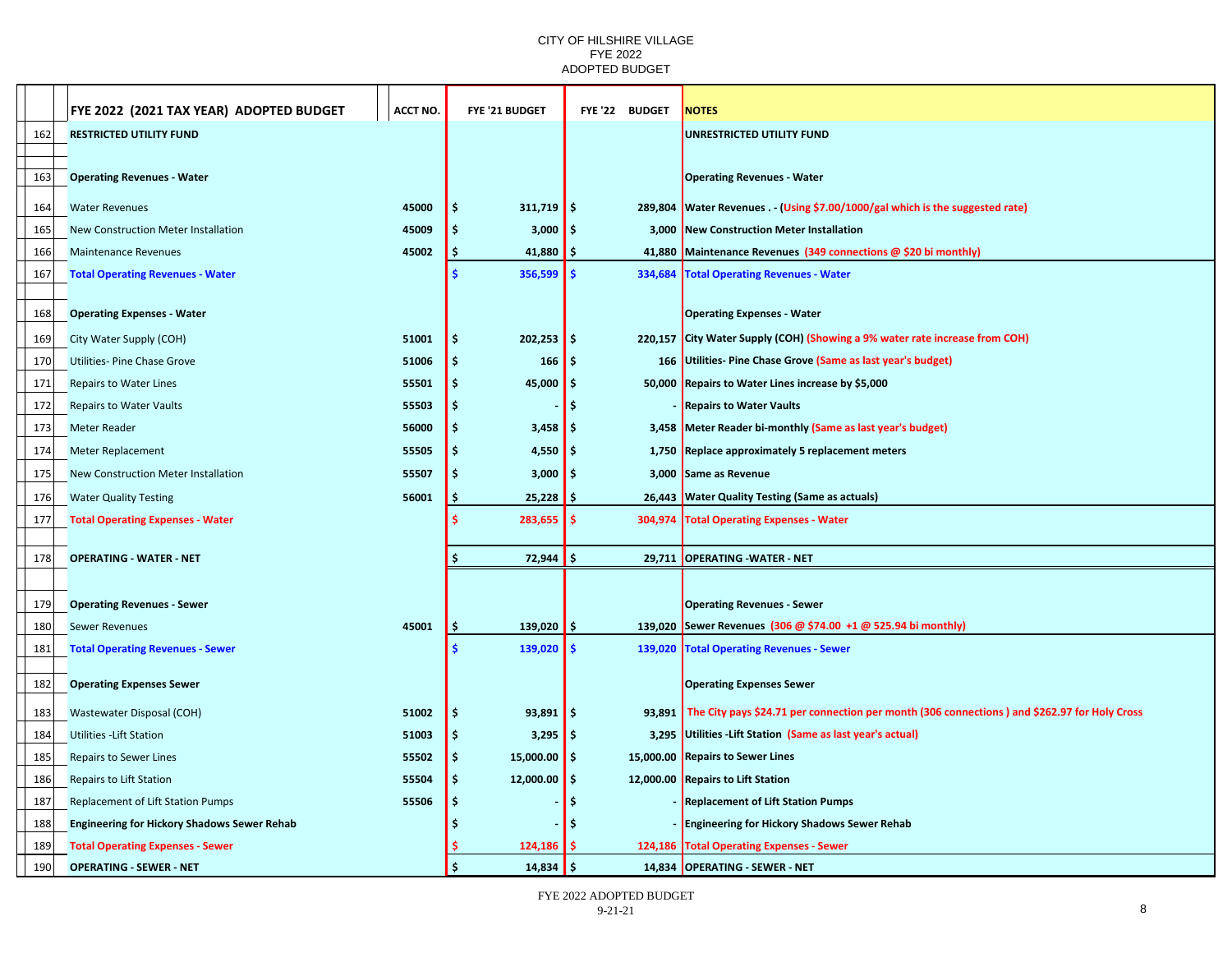|     | FYE 2022 (2021 TAX YEAR) ADOPTED BUDGET | <b>ACCT NO.</b> | FYE '21 BUDGET            |                 | FYE'22 BUDGET | <b>NOTES</b>                                                                |
|-----|-----------------------------------------|-----------------|---------------------------|-----------------|---------------|-----------------------------------------------------------------------------|
| 191 | <b>Operating Revenues - Misc.</b>       |                 |                           |                 |               | <b>Operating Revenues - Misc.</b>                                           |
| 192 | Interest - Bank                         | 45040           | \$                        | $\ddot{\bm{s}}$ |               | Interest - Bank                                                             |
| 193 | <b>Interest Utility Billing</b>         | 45060           | $2,452$ \$<br>Ŝ.          |                 |               | 2,452 Interest Utility Billing (Same as last year's actuals)                |
| 194 | <b>Utility Services Income</b>          | 45008           | $3,712$ \$<br>\$          |                 |               | 3,712 Utility Services Income (Same as last year's actual)                  |
| 195 | Garbage - holding account               | 45003           | .\$                       | Ś               |               | - Garbage - holding account                                                 |
| 196 | Garbage - Sales Tax - holding account   | 45004           | \$                        | -S              |               | - Garbage - Sales Tax - holding account                                     |
| 197 | <b>Transfer/Surpluses</b>               | 45025           |                           | Ś               |               | - Transfer/Surpluses                                                        |
| 198 | <b>Total Misc. Revenues</b>             |                 | 6,164                     | -\$             |               | 6,164 Total Misc. Revenues                                                  |
|     |                                         |                 |                           |                 |               |                                                                             |
| 199 | <b>Operating Expenses - Misc.</b>       |                 |                           |                 |               | <b>Operating Expenses - Misc.</b>                                           |
| 200 | On Call Engineering Services            | 60000           | \$<br>$13,729$ \$         |                 |               | 13,729 On Call Engineering Services (Same as last year's budget)            |
| 201 | <b>Utility Line Locator Services</b>    | 55508           | $6,000$ \$<br>\$.         |                 |               | $6,000$ 60 calls                                                            |
| 202 | Contingency                             | 58000           | Ŝ.<br>$5,000$   \$        |                 |               | 5,000 Contingency                                                           |
| 203 | <b>Bank Charges</b>                     | 52000           | \$                        | -\$             |               | 332 Bank Charges (Same as last year's actuals)                              |
| 204 | <b>Utility Billing Costs</b>            | 56002           | Ŝ.<br>$7,209$ \$          |                 |               | 7,209 Utility Billing Costs bi-monthly billing (Same as last year's actual) |
| 205 | <b>Office Supplies &amp; Postage</b>    | 56003           | Ŝ.<br>600                 | l \$            |               | 600 Office Supplies & Postage (Same as last year's budget)                  |
| 206 | Mayor & Council Expenses                | 56004           | Ŝ.                        | Ś               |               | - Mayor & Council Expenses (Same as last year's budget)                     |
| 207 | <b>Bad Debt</b>                         | 52000           | 2,000                     | I \$            |               | 500 Bad Debt - Estimate                                                     |
| 208 | <b>Total Operating Misc. Expenses</b>   |                 | $34,538$ \$               |                 |               | 33,370 Total Operating Misc. Expenses                                       |
| 209 | <b>TCEQ Expenses</b>                    |                 |                           |                 |               |                                                                             |
| 210 | Extra TCEQ equipment                    | 55561           | \$                        | \$              |               | - Extra TCEQ equipment (carry over from last year)                          |
| 211 | Harris County Flood Control (TCEQ)      | 55560           | Ŝ.<br>$395$ $\frac{1}{5}$ |                 |               | 395 Harris County Flood Control (TCEQ) (Same as last year's actuals)        |
| 212 | Legal                                   | 55562           | $3,000$ \$<br>Ŝ           |                 |               | 500 Legal - TCEQ (same as last years actuals)                               |
| 213 | Legal - City Engineer                   | 55563           | 4,000 $\vert$ \$<br>Ŝ     |                 |               | 4,000 Engineer - TCEQ (half of last years budget)                           |
| 214 | <b>Total TCEQ Expenses</b>              |                 | $7,395$ \$                |                 |               | 4,895 Total TCEQ Expenses                                                   |
|     |                                         |                 |                           |                 |               |                                                                             |
| 215 | <b>OPERATING - MISC./TCEQ - NET</b>     |                 | $(35,769)$ \$             |                 |               | (32,101) OPERATING - MISC./TCEQ - NET                                       |
|     |                                         |                 |                           |                 |               |                                                                             |
|     |                                         |                 |                           |                 |               |                                                                             |
| 216 | UTILITY FUND REVENUE OVER/UNDER         |                 | \$<br>$52,009$ \$         |                 |               | 12,443 UTILITY FUND REVENUE OVER/UNDER                                      |